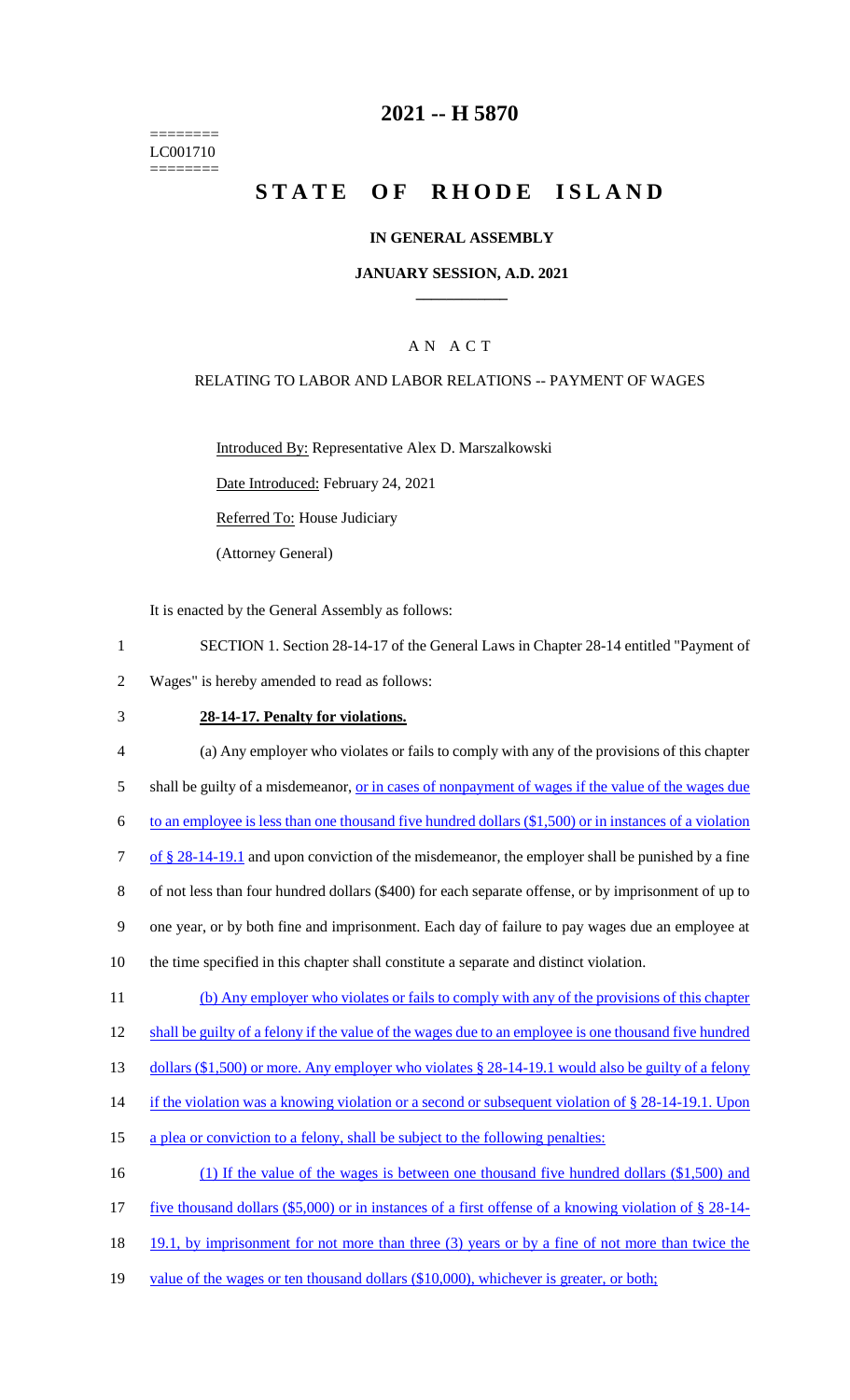- (2) If the value of the wages exceeds five thousand dollars (\$5,000) or in instances of a
- second or subsequent offense of a knowing violation of § 28-14-19.1, by imprisonment for not
- more than five (5) years or a fine of not more than three (3) times the value of the wages or twenty
- thousand dollars (\$20,000), whichever is greater, or both.
- $\frac{1}{2}$  (b)(c) Any employer found guilty of violations of this chapter who does not pay wages and fines within thirty (30) days of a final decision and after notification by the department of labor and training, may have his, her or its business license revoked by the state of Rhode Island until he, she or it pays such wages and fines in full or enters into a payment agreement with which he, she or it stays in compliance. SECTION 2. This act shall take effect upon passage.
	- ======== LC001710 ========